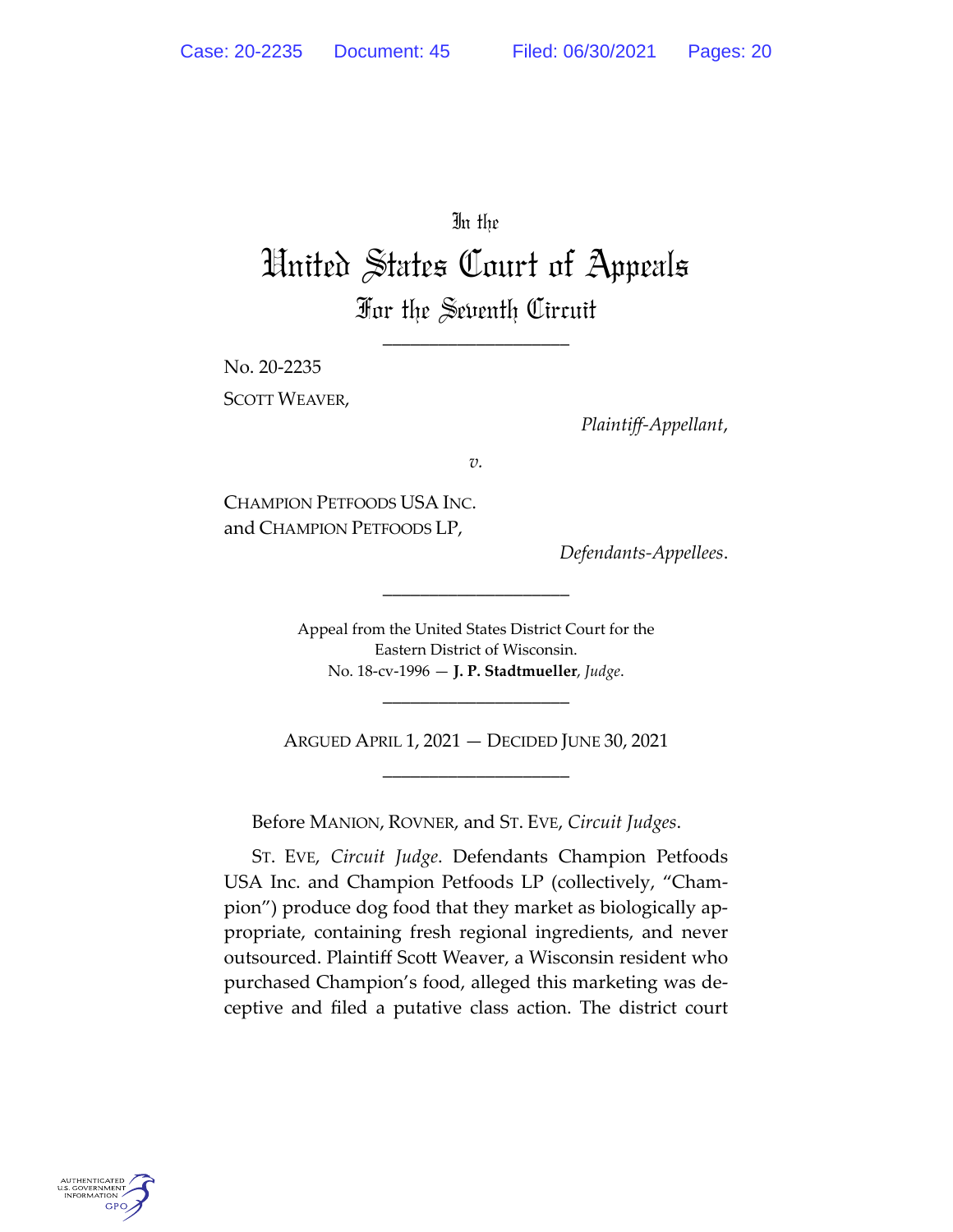granted summary judgment to Champion because it deter‐ mined that Weaver had failed to produce sufficient evidence from which a reasonable jury could determine that any of the representations were false or misleading. We agree, and so we affirm.

# **I. Factual Background**

Champion produces two different brands of dog food: Acana and Orijen. Before 2016, Champion manufactured its food at its NorthStar kitchen in Morinville, Canada. Starting in 2016, Champion moved most of its manufacturing to its newly opened DogStar kitchen in Auburn, Kentucky.

Weaver lives in Wisconsin and purchased Champion dog food from 2008 until August 2017. He purchased two different varieties of the Orijen brand—Six Fish and Regional Red—for his golden retrievers Jack, Jill, and Prince Harry. Given the timeframe, he purchased food manufactured at both the NorthStar and DogStar kitchens.

# **A. Champion's Packaging**

Champion's packaging of its Orijen Six Fish and Regional Red food contains various representations about its quality. Champion packages the food produced at the DogStar kitchen differently than the food produced at the NorthStar kitchen. Additionally, the Six Fish variety has different pack‐ aging than the Regional Red variety. Across all variations at issue here, however, the packaging describes the food as bio‐ logically appropriate, made with fresh regional ingredients, and never outsourced.

Both the Six Fish and Regional Red packaging describe the food as "biologically appropriate." The DogStar packaging for both varieties states that the food is "Biologically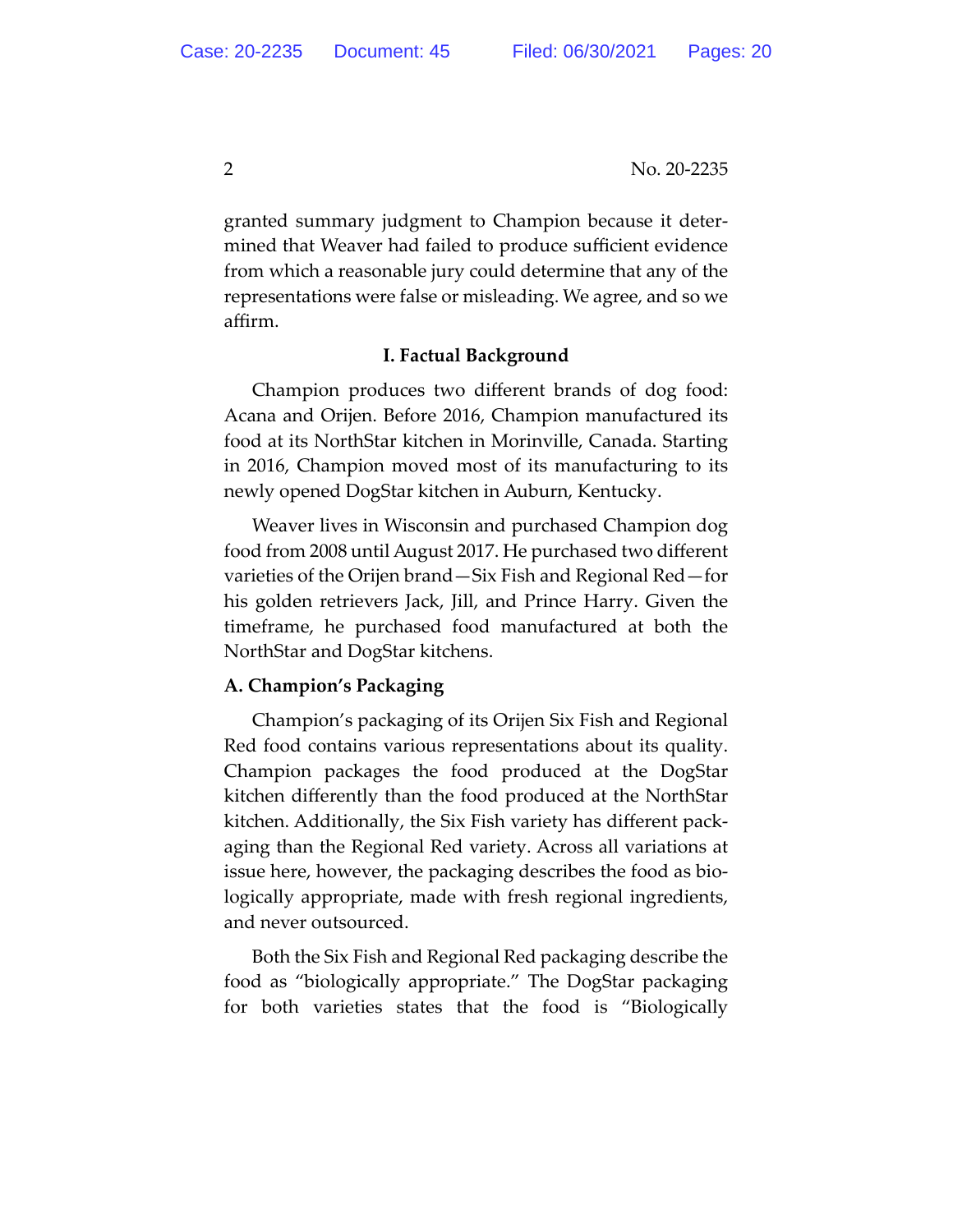Appropriate—Protein Rich, Carbohydrate Limited." It fur‐ ther states that the food "mirrors the richness, freshness and variety of [Whole Prey] meats that dogs are evolved to eat." The NorthStar packaging states that "[a]ll dogs are evolved as carnivores, designed by Mother Nature to thrive on Whole Prey such as fowl or fish, and possessing a biological need for a diet rich and varied in fresh whole meats supplemented with smaller amounts of fruits, vegetables and grasses."

The packaging also contains various statements about fresh regional ingredients. The DogStar packaging states: "Grown close to home—We focus on local ingredients that are ethically raised by people we know and trust, and delivered to our kitchens fresh or raw each day." The DogStar Six Fish packaging specifies that "New England's vast Atlantic wa‐ ters" is its "source of inspiration and fresh regional fish" and that it contains "fresh, raw or dehydrated fish ingredients." The DogStar Regional Red packaging similarly states that "America's vast and fertile lands" are its "source of inspira‐ tion and fresh regional ingredients" and that it contains "fresh, raw or dehydrated animal ingredients." Both also con‐ tain a "meat math" section which specifies that "[t]his 13LB package of Orijen is made with over 11 LB of fresh, raw or dehydrated" fish or animal ingredients. The packaging speci‐ fies the 11 pounds were "approximate inclusions" that in‐ clude "2/3 fresh or raw. 1/3 dried or oils."

The NorthStar packaging similarly includes several refer‐ ences to fresh regional ingredients but does not include the same detailed "meat math" section. The NorthStar Six Fish packaging represents that it "features unmatched inclusions of whole saltwater and freshwater fish—caught wild within our region and delivered to our doors FRESH EACH DAY."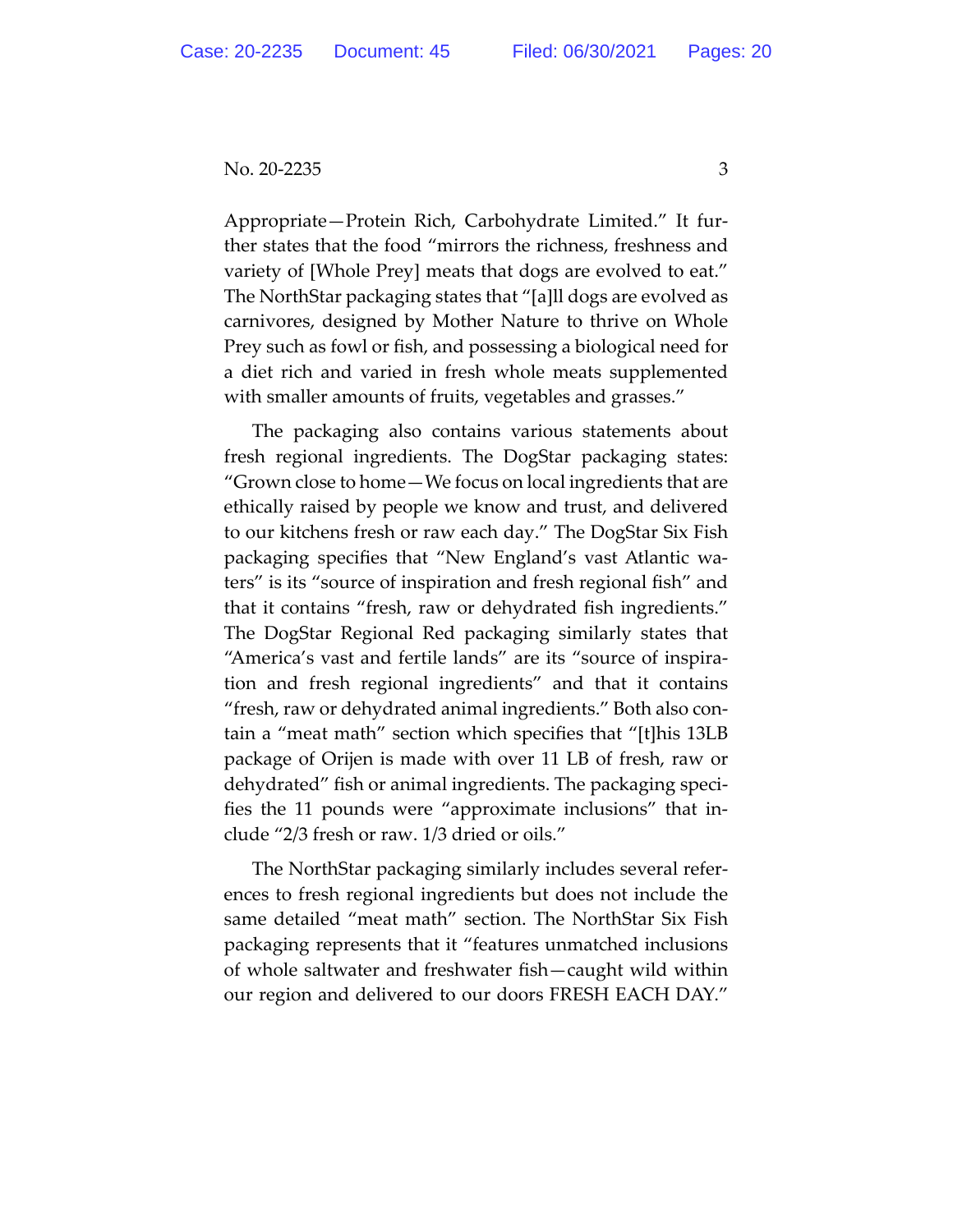The NorthStar Regional Red packaging similarly states that it "features unmatched inclusions of ranch‐raised Black Angus beef, wild boar, lamb, heritage pork and bison—all ranched within our region and delivered FRESH EACH DAY." Both varieties also state that "[o]ur FRESH ingredients are raised in our region by people we know and trust." Both also specify: "Canada's vast and unspoiled lands—our source of inspira‐ tion and fresh regional ingredients."

The DogStar packaging states that that the food is "never outsourced" and it is "prepared exclusively in our DogStar kitchens—We don't make foods for other companies and we don't allow our foods to be made by anyone else." The NorthStar packaging provides that "[q]uality is never out‐ sourced" and that "we prepare Orijen ourselves, in our award‐winning kitchens."

# **B. Champion's Dog Food**

Weaver contends that various aspects of the ingredients and source of Champion's food render its packaging mislead‐ ing. First, Champion's food is not made solely from fresh in‐ gredients. It contains frozen ingredients and ingredients that were previously frozen. The exact amount of frozen ingredi‐ ents varies depending on the time of year and the supply available. Champion also uses "regrinds"—previously man‐ ufactured food that failed to conform to applicable specifica‐ tions—as dry filler in some of its dog food. It also sometimes uses "refreshed" ingredients, which are ingredients that Champion cannot use on a given day that are then sent back to the supplier for delivery on a later date. Additionally, even though most of Champion's suppliers only guarantee fresh‐ ness for 3 to 5 days after delivery, Champion has used ingre‐ dients past that window.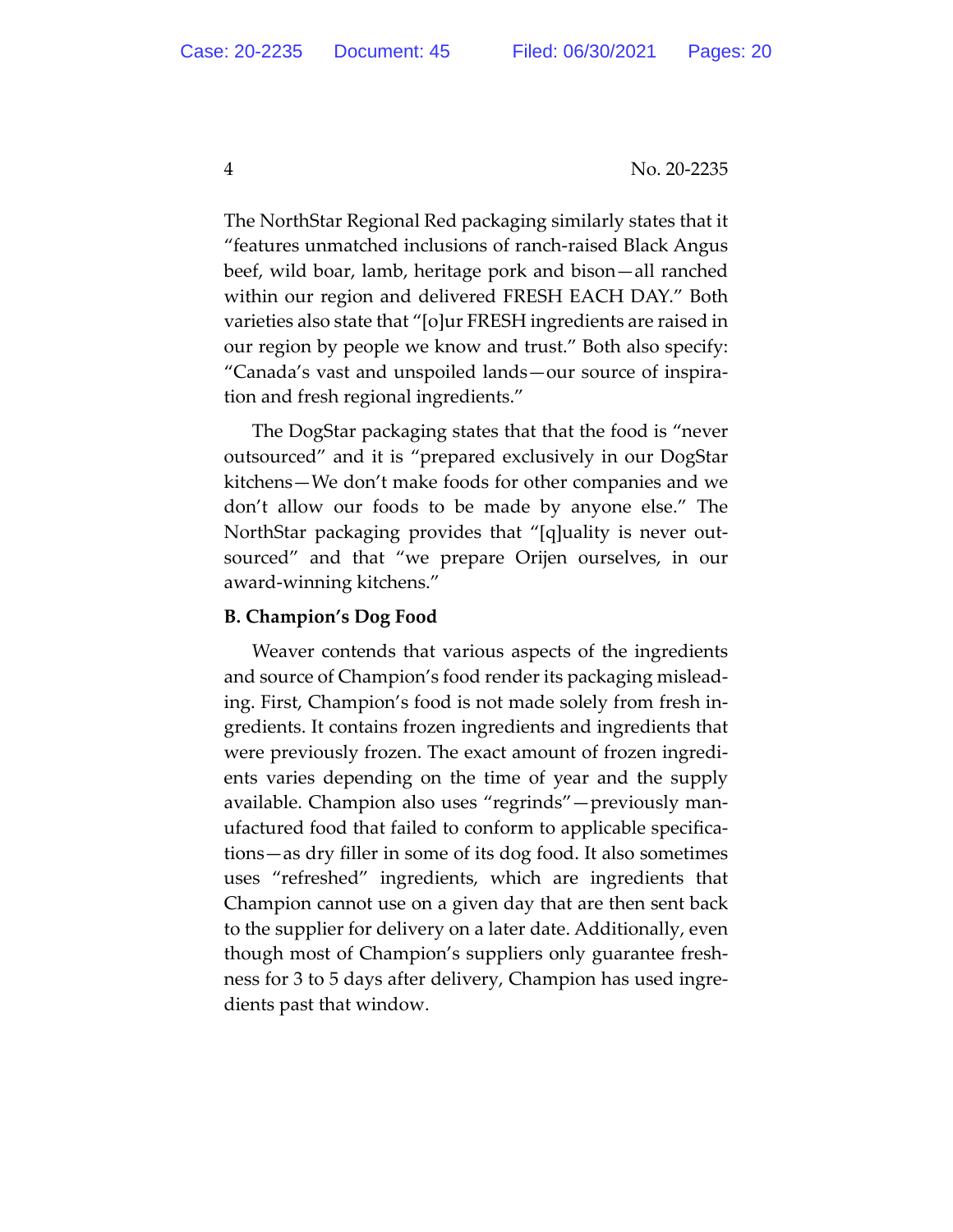Second, Champion does not source all its ingredients from areas close to Morinville, Canada and Auburn, Kentucky. It sources some ingredients internationally, including from Eu‐ rope, New Zealand, Norway, and Latin America. In addition, it sources some ingredients from locations in North America that are distant from its NorthStar and DogStar kitchens.

Third, Weaver also contends that Champion's packaging is misleading because there is a risk that its food contains Bi‐ sphenol A ("BPA") and pentobarbital. BPA is a chemical used primarily to make plastics and resins. Given that plastics and resins are used in food storage containers, humans and ani‐ mals are regularly exposed to BPA because it can leach from containers into food. They are also exposed to BPA in their environments, as studies have measured levels of BPA in the air, dust, and water. Champion does not add BPA to its food. Laboratory testing, however, revealed that BPA was present in many dog food brands, including some of Champion's brands. Champion submitted unrebutted expert testimony that the levels of BPA purportedly contained in its food ac‐ cording to Weaver's Third Amended Complaint would not cause an adverse effect in a dog.

Pentobarbital is a barbiturate used to euthanize animals. It is an adulterant that dog food should not include. Cham‐ pion uses beef tallow in some of its food, which is fat rendered from animal carcasses. JBS USA Holdings, Inc. ("JBS") has supplied some of Champion's beef tallow since 2016. Cham‐ pion's ingredient specification form for beef tallow stated that "[p]roduct shall be from animals deemed fit for human con‐ sumption" and "shall not contain animals dead or condemned upon reaching the slaughter facility." Champion did not audit JBS in 2016 or 2017. In March 2018, two lots of beef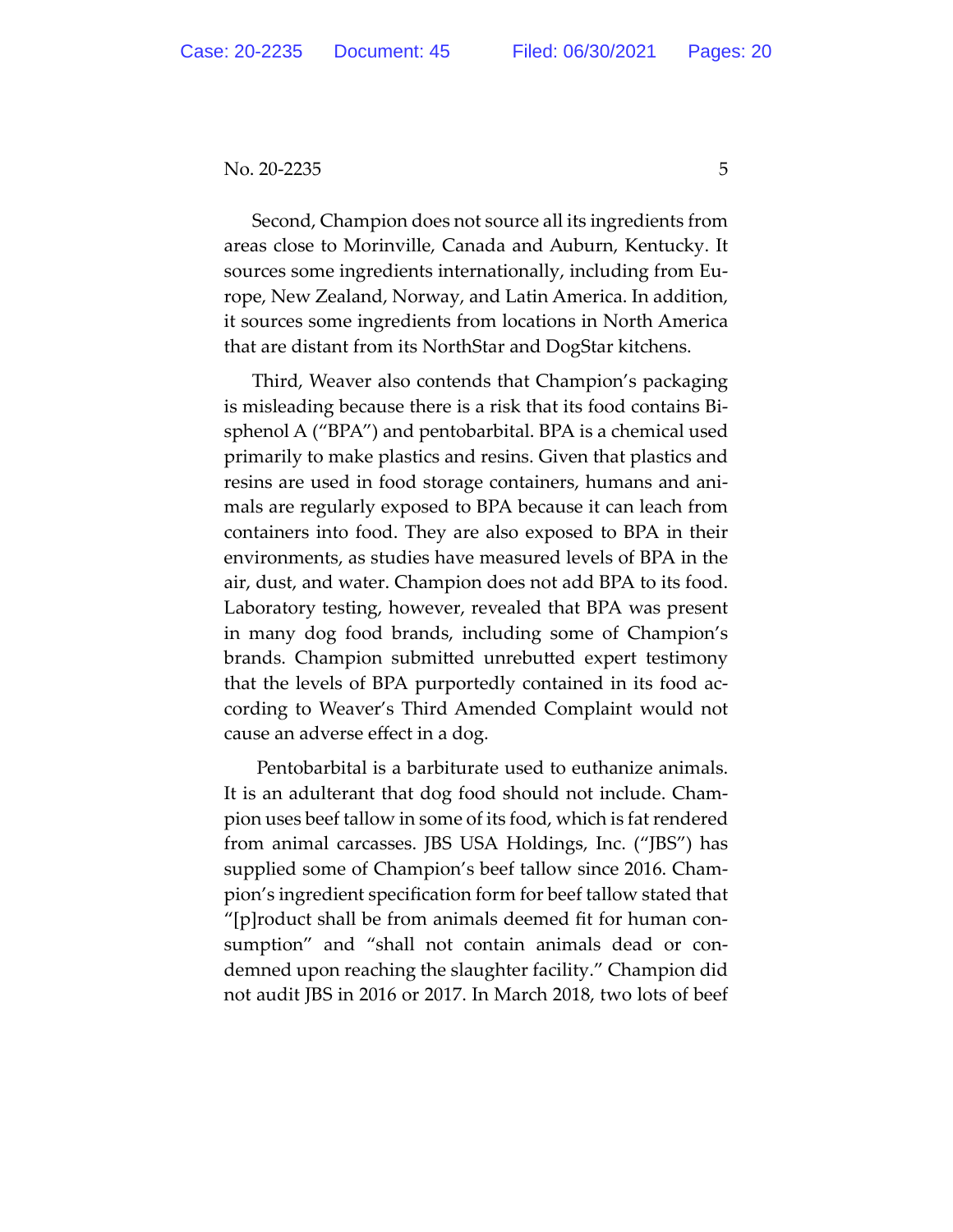tallow that JBS had delivered to Champion were contami‐ nated with pentobarbital. By the time Champion learned about the pentobarbital in May 2018, it already had manufac‐ tured 1.7 million pounds of dog food using the affected tal‐ low. It retrieved 1.6 million pounds of the food, but about 100,000 pounds were sold into retail.

### **II. Procedural Background**

Weaver filed this putative class action in the Eastern Dis‐ trict of Wisconsin in December 2018. The district court had original jurisdiction over the action under the Class Action Fairness Act, 28 U.S.C.  $\frac{1}{2}$  1332(d)(2)(A) and (C). Weaver's Third Amended Complaint—the operative complaint in this action—contains three claims: (1) violation of the Wisconsin Deceptive Trade Practices Act (the "Act"), Wis. Stat. § 100.18; (2) fraud by omission; and (3) negligence. Weaver submitted reports by two experts, Jon Krosnick and Colin Weir, solely on the issue of damages. Krosnick conducted two surveys, which Weir utilized to calculate the damages allegedly at‐ tributable to Champion's misleading representations. On the issue of liability, Weaver did not submit any survey evidence to support his claims. Instead, he only offered his own testi‐ mony.

Champion moved for summary judgment and Weaver moved for class certification. While those motions were pend‐ ing, the district court granted Champion's motion to exclude the opinions of Weaver's damages experts. Champion then re‐ newed its motion for summary judgment, which the district court granted on all counts. Weaver now appeals the district court's exclusion of his damages experts and grant of sum‐ mary judgment for Champion.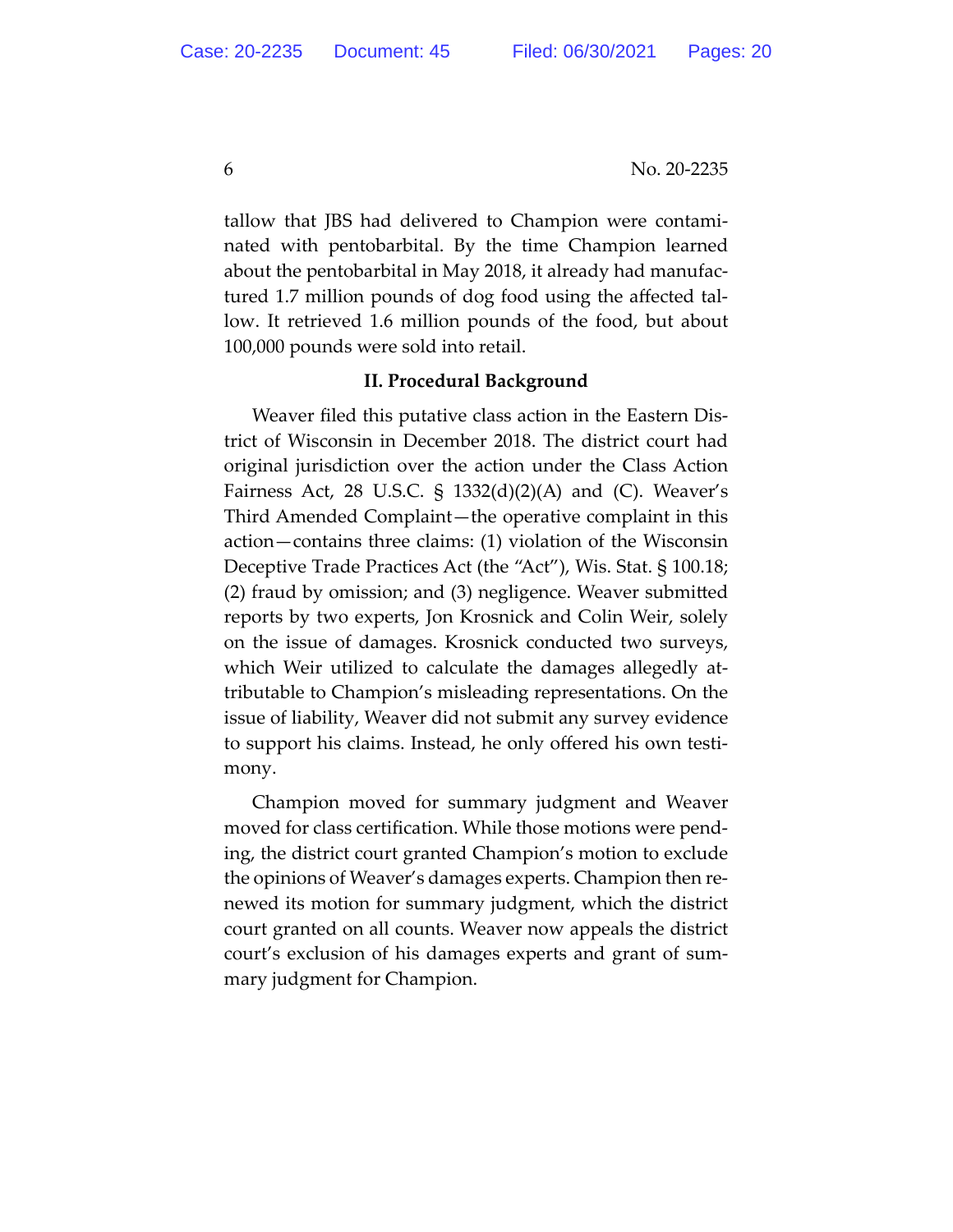# **III. Discussion**

# **A. Legal Standard**

We review the district court's grant of summary judgment de novo, taking the facts in light most favorable to Weaver as the non‐moving party. *Beardsall v. CVS Pharmacy, Inc.*, 953 F.3d 969, 972 (7th Cir. 2020). "Summary judgment is appro‐ priate 'if the movant shows that there is no genuine issue of material fact and the movant is entitled to judgment as a mat‐ ter of law.'" *Id.* (quoting Fed. R. Civ. P. 56(a)). As the movant, Champion bears the burden of showing that summary judg‐ ment is appropriate. As the non‐moving party, however, Weaver "may not rest upon mere allegations in the pleadings or upon conclusory statements in affidavits; [he] must go be‐ yond the pleadings and support [his] contentions with proper documentary evidence." *Id.* (quoting *Warsco v. Preferred Tech. Grp.*, 258 F.3d 557, 563 (7th Cir. 2001)). "It is well‐settled that speculation may not be used to manufacture a genuine issue of fact." *SportFuel, Inc. v. PepsiCo, Inc.*, 932 F.3d 589, 601 (7th Cir. 2019) (quoting *Amadio v. Ford Motor Co.*, 238 F.3d 919, 927 (7th Cir. 2001)).

# **B. Wisconsin Deceptive Trade Practices Act**

Weaver contends that Champion's packaging violates the Act because its representations that its food is biologically ap‐ propriate, made with fresh regional ingredients, and never outsourced are false or misleading. In Weaver's view, these representations are false or misleading because Champion's food contains or is at risk of containing non‐fresh and non‐ regional ingredients, as well as BPA and pentobarbital. The district court concluded that Weaver had failed to provide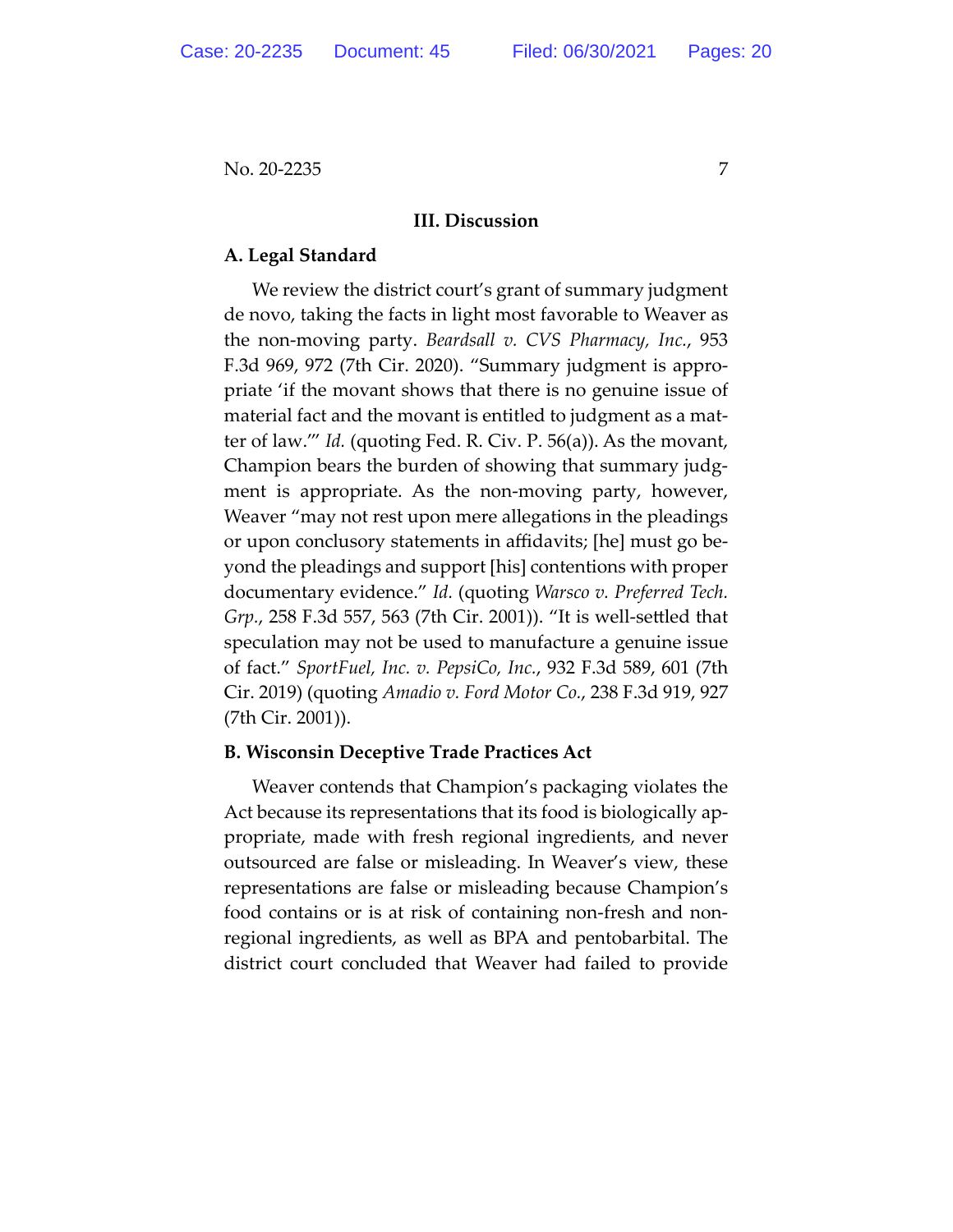8 No. 20-2235

sufficient evidence from which a jury could find that Cham‐ pion's packaging is misleading to a reasonable consumer.

The Act "generally prohibits false, deceptive, or mislead‐ ing representations or statements of fact in public advertise‐ ments or sales announcements." *Tietsworth v. Harley‐Da‐ vidson, Inc.*, 677 N.W.2d 233, 244 (Wis. 2004). Claims arising under the Act have three required elements: "(1) the defend‐ ant made a representation to the public with the intent to in‐ duce an obligation, (2) the representation was untrue, decep‐ tive or misleading, and (3) the representation materially in‐ duced (caused) a pecuniary loss to the plaintiff." *Novell v. Migliaccio*, 749 N.W.2d 544, 553 (Wis. 2008) (internal quotation marks and citation omitted). "Silence—an omission to speak—is insufficient to support a claim" under the Act and thus it applies "only [to] affirmative assertions, representa‐ tions, or statements of fact that are false, deceptive, or mis‐ leading." *Tietsworth*, 677 N.W.2d at 245.

Like other state consumer protection statutes, the Act can be violated "even if [the representation] is not literally false." *Beardsall*, 953 F.3d at 973. Rather, "a label is deceptive if it is likely to mislead a reasonable consumer in a material re‐ spect." *Id.* The Act thus "may be satisfied by proof that a state‐ ment is likely to mislead a reasonable consumer, even if the statement is literally true." *Suchanek v. Sturm Foods, Inc.*, 764 F.3d 750, 761–62 (7th Cir. 2014). In *Beardsall*, we recently re‐ jected the argument that "the issue of whether a label is mis‐ leading is a question of fact that *must* proceed to a jury." 953 F.3d at 976. Rather, summary judgment is appropriate "if no reasonable jury could find that defendants' labels are likely to mislead reasonable consumers." *Id.* While "extrinsic evidence in the form of consumer surveys or market research is [not]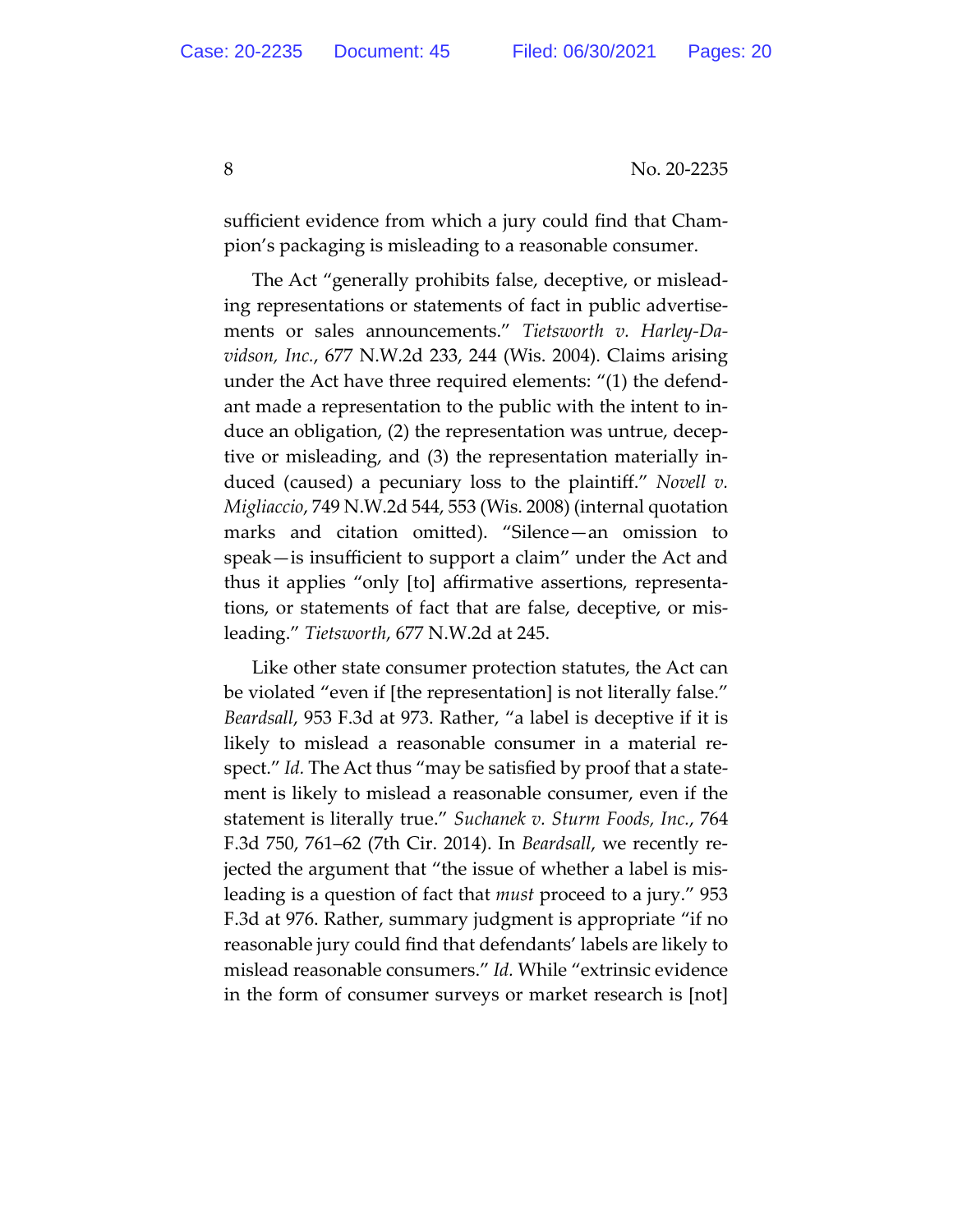*always* needed for a plaintiff to survive summary judgment or judgment as a matter of law on a deceptive advertising claim … such evidence is necessary where the advertising is not clearly misleading on its face and materiality is in doubt." *Id.*

# **1. Biologically Appropriate**

Weaver argues that Champion's representations on its packaging that its food is "biologically appropriate" are false or misleading because there is a risk that the food contains BPA and pentobarbital.<sup>1</sup> In Weaver's view, calling the food biologically appropriate is a forward‐facing message guaran‐ teeing that the food contains only natural ingredients. Be‐ cause BPA is a chemical and pentobarbital is a barbiturate, Weaver contends that a reasonable consumer would be mate‐ rially misled.

Regarding BPA, it is undisputed that humans and animals are commonly exposed to BPA, Champion does not add BPA to its food, and the level of BPA purportedly in Champion's food poses no health risks to dogs. Despite these uncontested facts, Weaver insists that the mere risk that *any* small amount of BPA is present in Champion's foods renders its representa‐ tions that its food is biologically appropriate misleading to a reasonable consumer. In support, Weaver relies solely on his own testimony that he would consider no amount of BPA to be biologically appropriate.

Weaver's argument is unpersuasive because he has failed to provide evidence that the phrase "biologically

<sup>&</sup>lt;sup>1</sup> Like the district court, for the purposes of this appeal we will assume that "biologically appropriate" is an actionable representation under the Act rather than non‐actionable commercial puffery.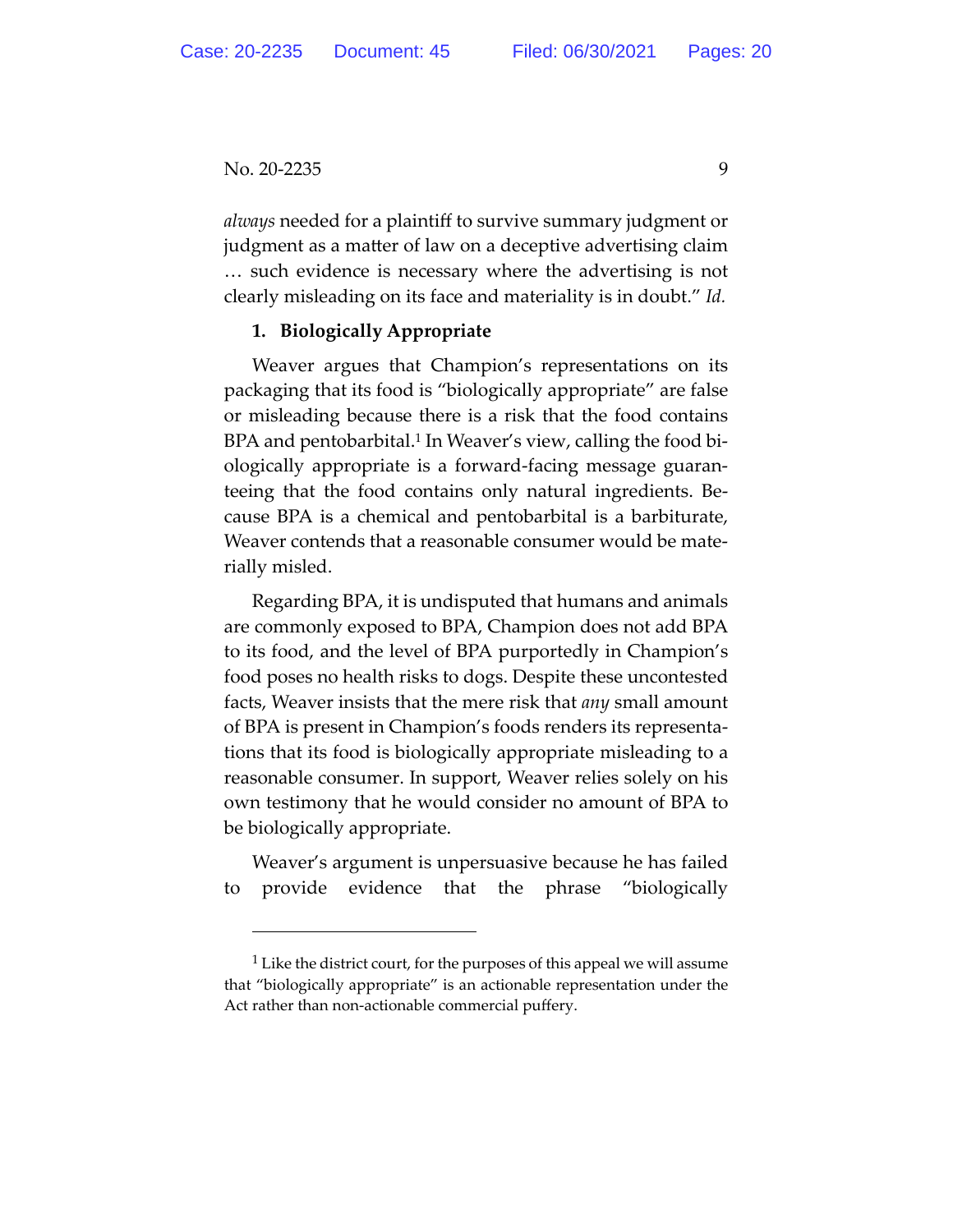appropriate" is likely to materially mislead a reasonable con‐ sumer into believing that the product was BPA‐free. Our de‐ cision in *Beardsall* illustrates why this is the case. 953 F.3d at 973. There, consumers who purchased aloe vera gel sued un‐ der various consumer protection statutes on the basis that the product was labeled as "100% Pure Aloe Vera Gel" even though it had low concentrations of acemannan (a polysac‐ charide found in aloe vera). We upheld summary judgment, noting that the plaintiffs' theory "might be viable" but that they "have not presented any actual evidence that the label is likely to mislead consumers about the nature or quality of the product." Id. Specifically, "[p]laintiffs ha[d] presented no evidence," such as consumer surveys, to show that "acemannan concentration itself is actually salient to consumers." *Id.* Evi‐ dence of the acemannan concentration in the product "does not give us reason to believe that consumers care about acemannan concentration." *Id.* at 974. The plaintiff's expert did not testify that a product with low acemannan concentration could not be called aloe, or that a certain level of acemannan was needed to render aloe effective. *Id*. Unlike in other consumer protection cases that had survived summary judg‐ ment, the plaintiffs in *Beardsall* "offered no evidence that the products fell short of consumers' expectations in any material way." *Id.* at 976. The court noted that "[t]his is not to say that extrinsic evidence in the form of consumer surveys or market research is *always* needed for a plaintiff to survive summary judgment … on a deceptive advertising claim," but "such ev‐ idence is necessary where the advertising is not clearly mis‐ leading on its face and materiality is in doubt." *Id.*

In this case, Weaver only offered his own testimony to prove that a reasonable consumer would interpret "biologi‐ cally appropriate" as certifying that the food is BPA‐free. He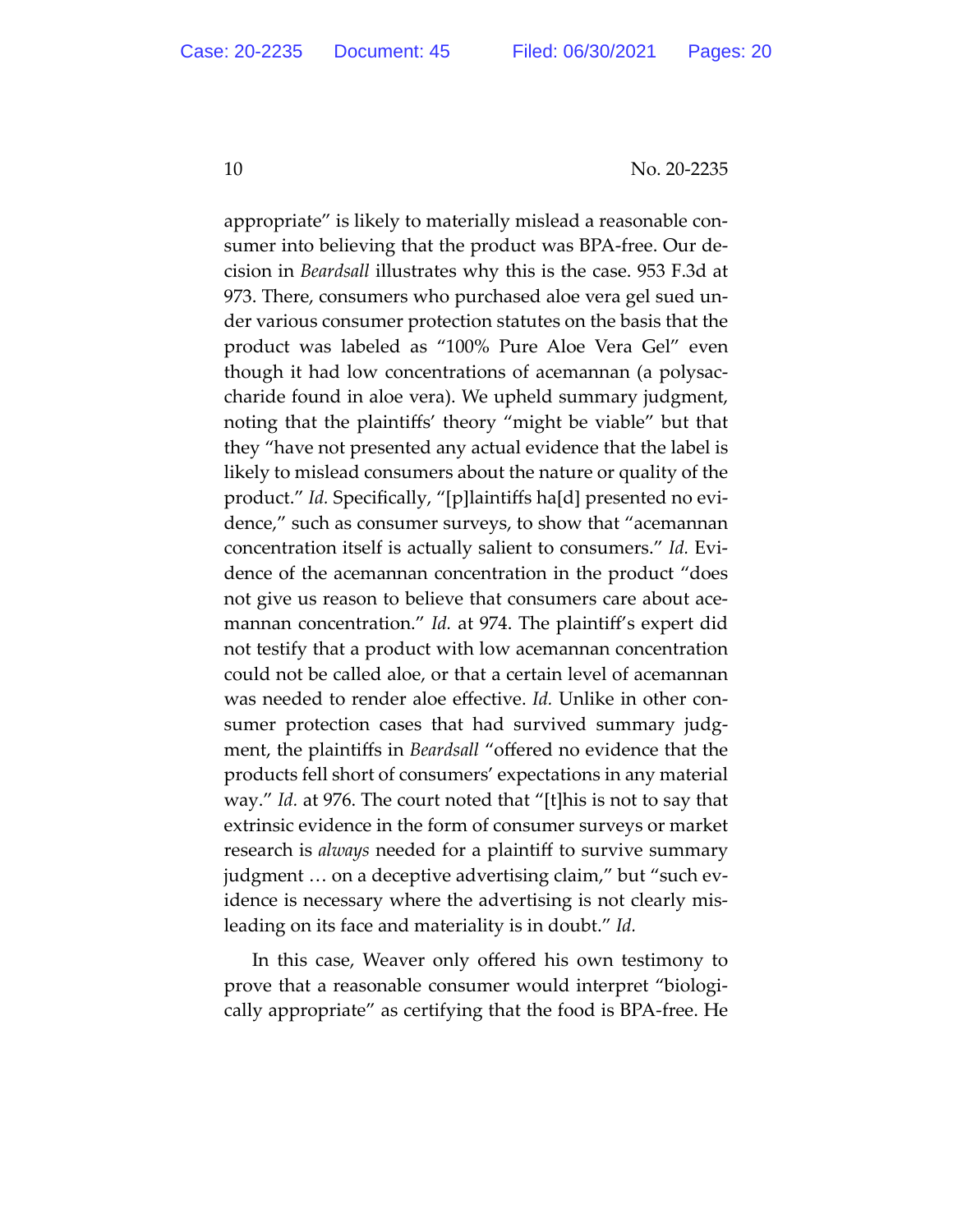failed to offer any additional evidence to support this ele‐ ment. Uncontested evidence in the record shows that the level of BPA purportedly in Champion's food poses no risk of ad‐ verse health effects in dogs. Additionally, it is undisputed that humans and animals are commonly exposed to BPA and BPA is found in some other brands of dog foods. Just like the plain‐ tiffs in *Beardsall* failed to show that a reasonable consumer would interpret "100% Pure Aloe Vera Gel" as certifying a certain concentration of acemannan, Weaver has offered no evidence that a reasonable consumer here would interpret "biologically appropriate" as certifying the product was BPA‐ free. Weaver further did not offer any evidence that the low levels of BPA in some of Champion's food renders it biologically inappropriate. Nor does he offer consumer surveys or market research showing that a reasonable consumer would interpret "biologically appropriate" to mean BPA‐free. Like *Beardsall*, this is not a case where the representation that the food is biologically appropriate is "clearly misleading on its face," and so Weaver's reliance on his own testimony to over‐ come summary judgment is misplaced. 953 F.3d at 976. To survive summary judgment, Weaver needed to offer evidence that reasonable consumers were likely to be misled in a mate‐ rial way by the phrase "biologically appropriate," and he has failed to do so.

Weaver's argument that the phrase "biologically appropri‐ ate" is misleading because the food contains a risk of pento‐ barbital also fails, but for a different reason. As the district court noted, Weaver lacks standing because he failed to show that the dog food he purchased was at risk of containing pen‐ tobarbital. The sole source of any potential pentobarbital is JBS, a third‐party supplier of tallow. Weaver stopped pur‐ chasing Champion's food in August 2017. JBS, however, did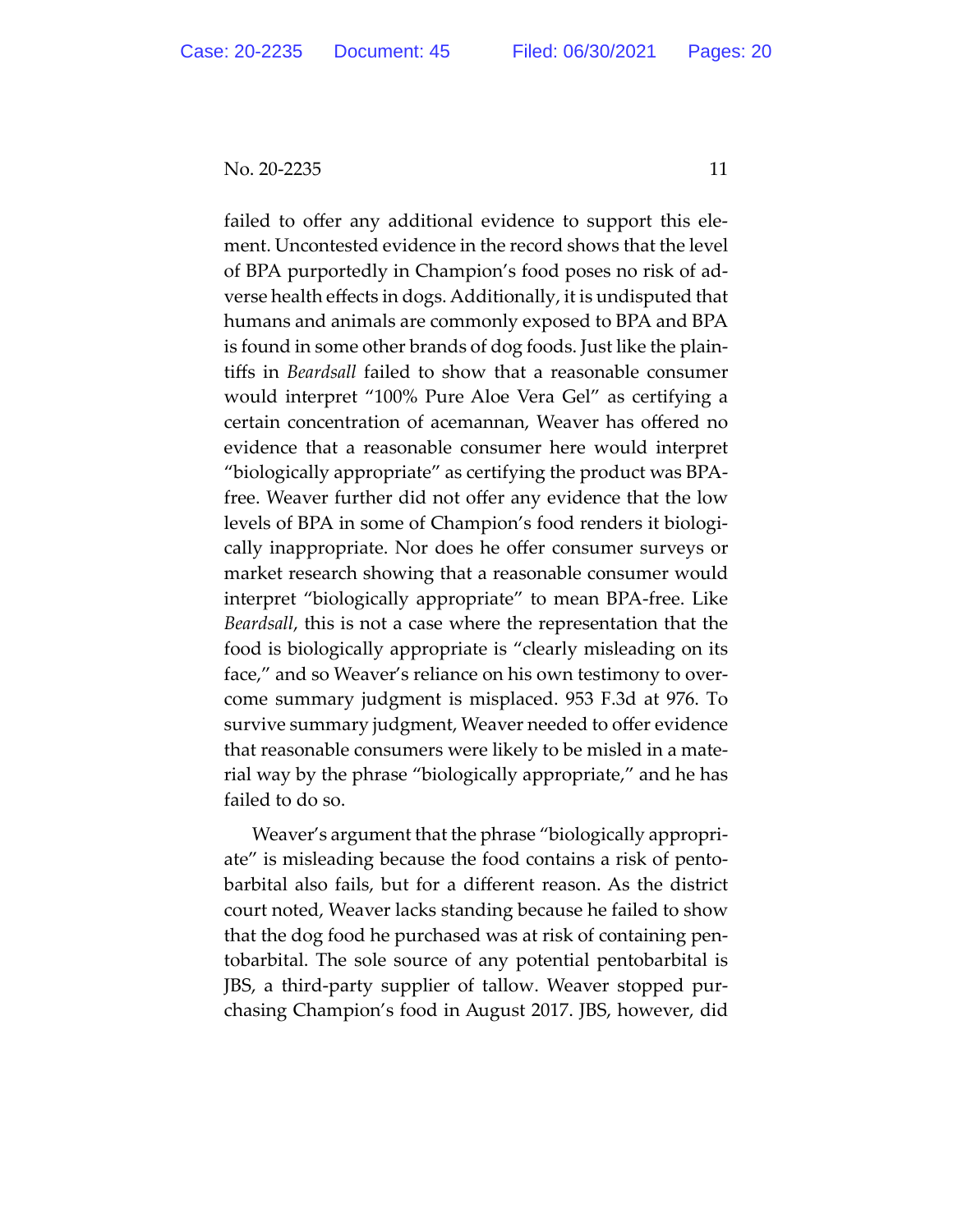not deliver the contaminated tallow to Champion until March 2018. Despite this undisputed fact, Weaver contends that a reasonable jury could still find that there was a risk that the food he purchased contained pentobarbital. He cites to the fact that even though Champion designated beef tallow as a high-risk ingredient, it failed to audit JBS in 2016 and 2017. Additionally, a JBS sample retained from November 2017 tested positive for pentobarbital.

These facts amount to nothing more than speculation. And a "party must present more than mere speculation or conjec‐ ture to defeat a summary judgment motion." *Liu v. T & H Mach., Inc.*, 191 F.3d 790, 796 (7th Cir. 1999). Champion's fail‐ ure to audit JBS is not sufficient evidence to raise an issue of fact that prior to March 2018 there were contaminated shipments. The retained sample that tested positive for pentobarbital was from November 2017—months after Weaver stopped purchasing Champion's food. Moreover, the sample was from a subsidiary of JBS and Weaver did not offer any evidence that Champion ever received tallow produced at that facility.

Ultimately, even considering these facts together and in the light most favorable to Weaver, he has offered no evidence from which a reasonable jury could infer that he purchased dog food containing pentobarbital. We thus affirm the district court's grant of summary judgment to Champion as to whether the risk of the presence of BPA or pentobarbital ren‐ dered the phrase "biologically appropriate" misleading to a reasonable consumer.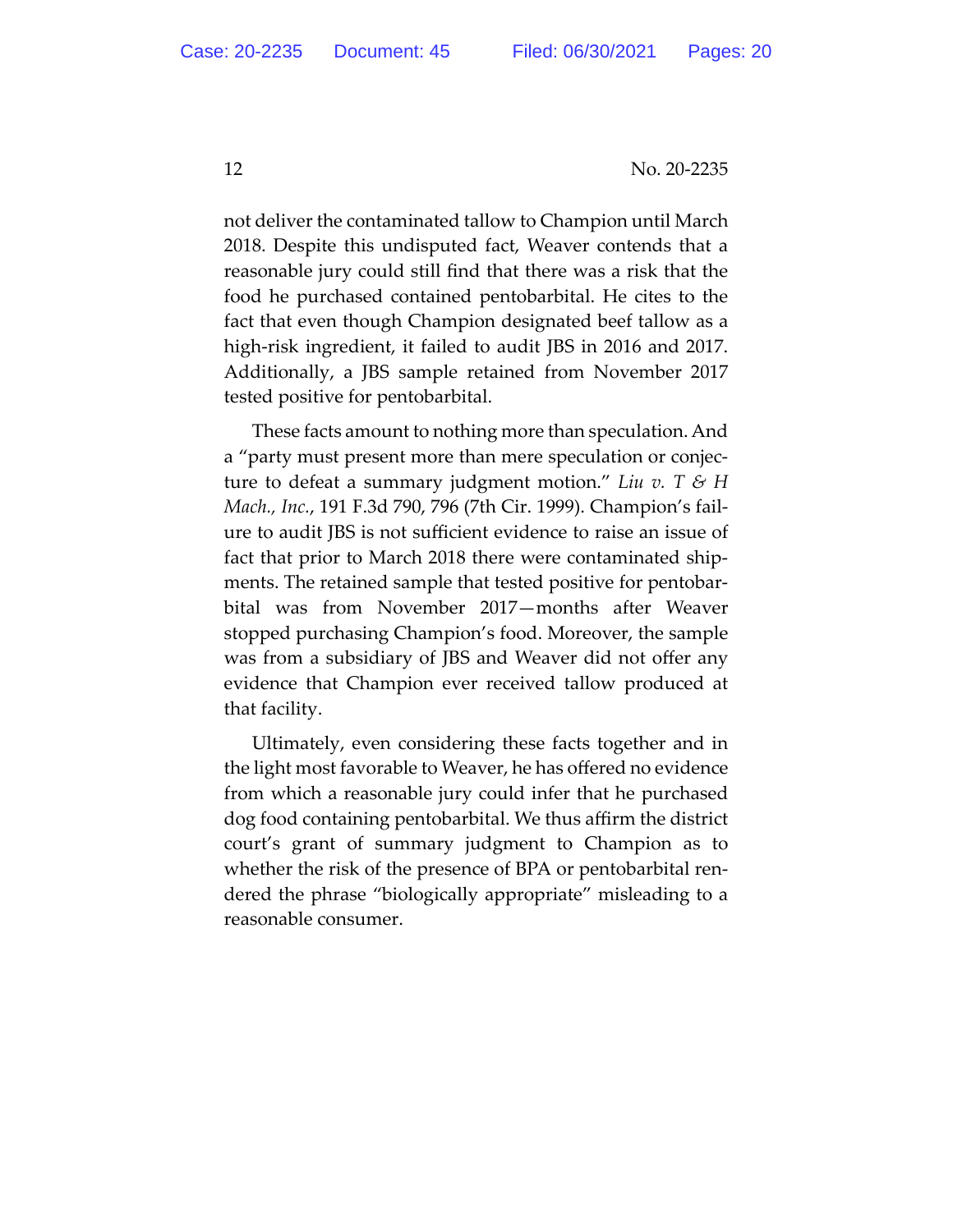#### **2. Fresh and Regional Ingredients**

Weaver next argues that Champion's representations that its food is made with fresh regional ingredients are mislead‐ ing. According to Weaver, the representations about fresh in‐ gredients are misleading because Champion uses frozen in‐ gredients, regrinds, refreshed ingredients, and ingredients that are past their expiration date. He further argues the rep‐ resentations about regional ingredients are misleading be‐ cause some ingredients are sourced from places far away from Morinville and Auburn, where the dog food is manufac‐ tured. The district court determined that the packaging was not misleading because it did not represent that *all* the ingre‐ dients were fresh and regional. Consequently, because the food contained some ingredients that were fresh and sourced regionally, a reasonable consumer would not be misled.

On appeal, Weaver insists the district court erred. He con‐ tends that a reasonable consumer would interpret Cham‐ pion's claims that they use fresh regional ingredients as mean‐ ing that they use *only* fresh regional ingredients. Several dis‐ trict courts have held that references to ingredients used do not imply that ingredient is used exclusively. *See Kennedy v. Mondelez Glob. LLC*, No. 19‐cv‐302, 2020 WL 4006197, at \*4 (E.D.N.Y. July 10, 2020) (noting that graham crackers that were advertised as "made with real honey" were not misleading even though other sweeteners and additives were also used); *Sarr v. BEF Foods, Inc.*, No. 18‐cv‐6409, 2020 WL 729883, at \*4 (E.D.N.Y. Feb. 13, 2020) (determining that a label that states that mashed potatoes are made with "real butter" does not imply that other fats are also not used); *Henderson v. Gruma Corp.*, No. 10‐cv‐04173, 2011 WL 1362188, at \*12 (C.D. Cal. Apr. 11, 2011) (determining that crackers labeled as made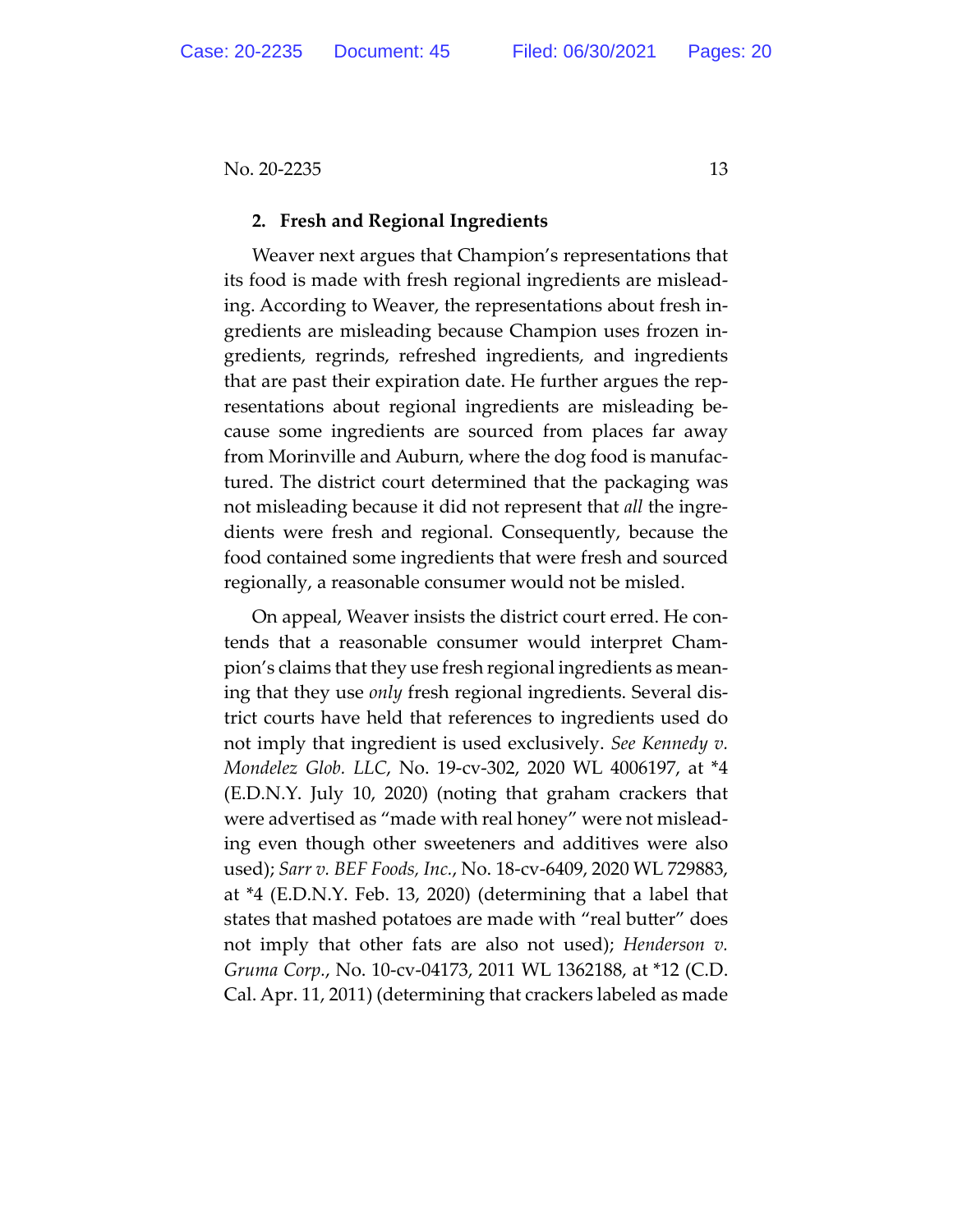"with Garden Vegetables" was not misleading as a matter of law because "the labeling statement does not claim a specific *amount* of vegetables in the product, but rather speaks to their presence in the product"). Relying on this line of cases, the district court in *Song v. Champion Petfoods USA, Inc.*, No. 18‐ cv‐3205, 2020 WL 7624861 (D. Minn. Dec. 22, 2020), recently dismissed a similar claim against Champion:

Just as a statement that mashed potatoes are made with "real butter" does not imply that the *only* fat used is real butter, and just as a statement that graham crack‐ ers are made with "real honey" does not imply that the *only* sweetener used is real honey, so too the statement that a bag of dog food contains "fresh regional ingre‐ dients" does not imply that it is composed *exclusively* of ingredients that are fresh and regional.

*Id.* at \*7.

Weaver relies solely on his own testimony that he expected all the ingredients to be fresh and sourced from places close to Morinville and Auburn. This falls short of evidence from which a reasonable jury could find that there is "a probability that a significant portion of the general consuming public or of targeted consumers, acting reasonably in the circum‐ stances, could be misled." *Beardsall*, 953 F.3d at 973 (quoting *Ebner v. Fresh, Inc.*, 838 F.3d 958, 965 (9th Cir. 2016)). Cham‐ pion's representations that its food is made with fresh re‐ gional ingredients are not clearly misleading—its food does, in fact, contain some ingredients that are fresh and sourced regionally. Weaver thus needed to offer something more than his own testimony. *Beardsall*, 953 F.3d at 976 (noting that while "extrinsic evidence in the form of consumer surveys or mar‐ ket research is [not] *always* needed for a plaintiff to survive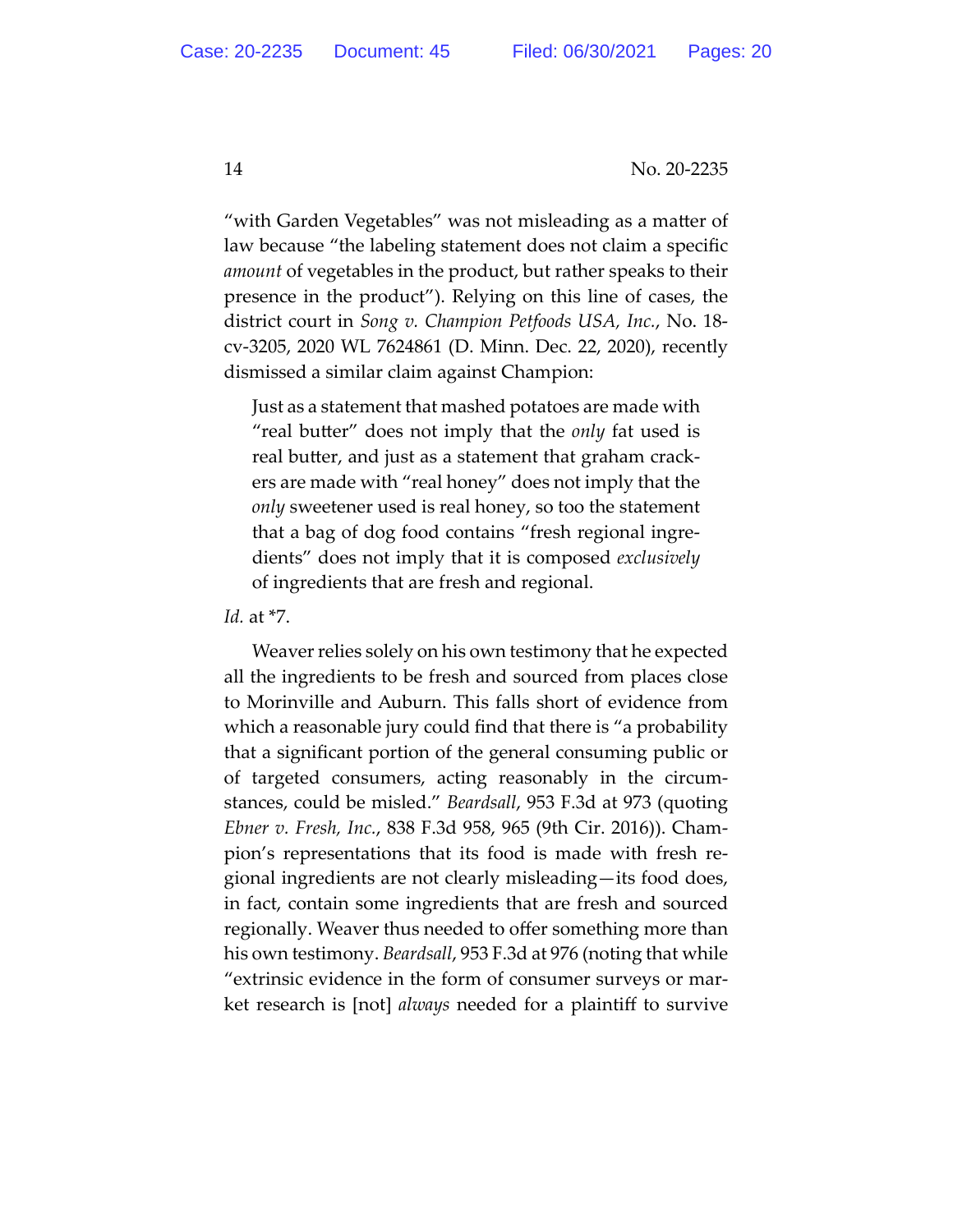summary judgment … on a deceptive advertising claim," such evidence is needed "where the advertising is not clearly misleading on its face …").

Weaver contends that our recent decision in *Bell v. Publix Super Markets, Inc.*, 982 F.3d 468 (7th Cir. 2020), renders sum‐ mary judgment inappropriate here, but his reliance on *Bell* is misplaced. There, the plaintiffs alleged that they were misled by cheese products labeled as "100% Grated Parmesan Cheese." *Id.* at 474. The district court granted the defendants' motion to dismiss, reasoning that the ingredient label—which included ingredients other than grated parmesan cheese would cure any ambiguity from the label. *Id.* We reversed, reasoning that the plaintiffs' allegations were plausible be‐ cause "[w]hat matters most is how real consumers under‐ stand and react to the advertising" and "an accurate fine‐print list of ingredients does not foreclose as a matter of law a claim that an ambiguous front label deceives reasonable consum‐ ers." *Id.* at 476.

Unlike in *Bell*, here Champion's packaging did not repre‐ sent that it was made with 100% fresh regional ingredients. But more importantly, "[t]he result is different in this case be‐ cause of the difference between a motion to dismiss on the pleadings and a motion for summary judgment." *Id.* at 482– 83 (noting that *Bell* does not conflict with our decision in *Beardsall* to affirm the district court's grant of summary judg‐ ment because "the *Beardsall* plaintiffs failed to offer any con‐ sumer surveys showing the 100% claim was misleading" and ultimately "failed to offer evidence of actual deception"). In *Bell*, to survive a motion to dismiss, the plaintiffs needed only to "nudge[] their claims across the line from conceivable to plausible" and present "a claim to relief that [was] plausible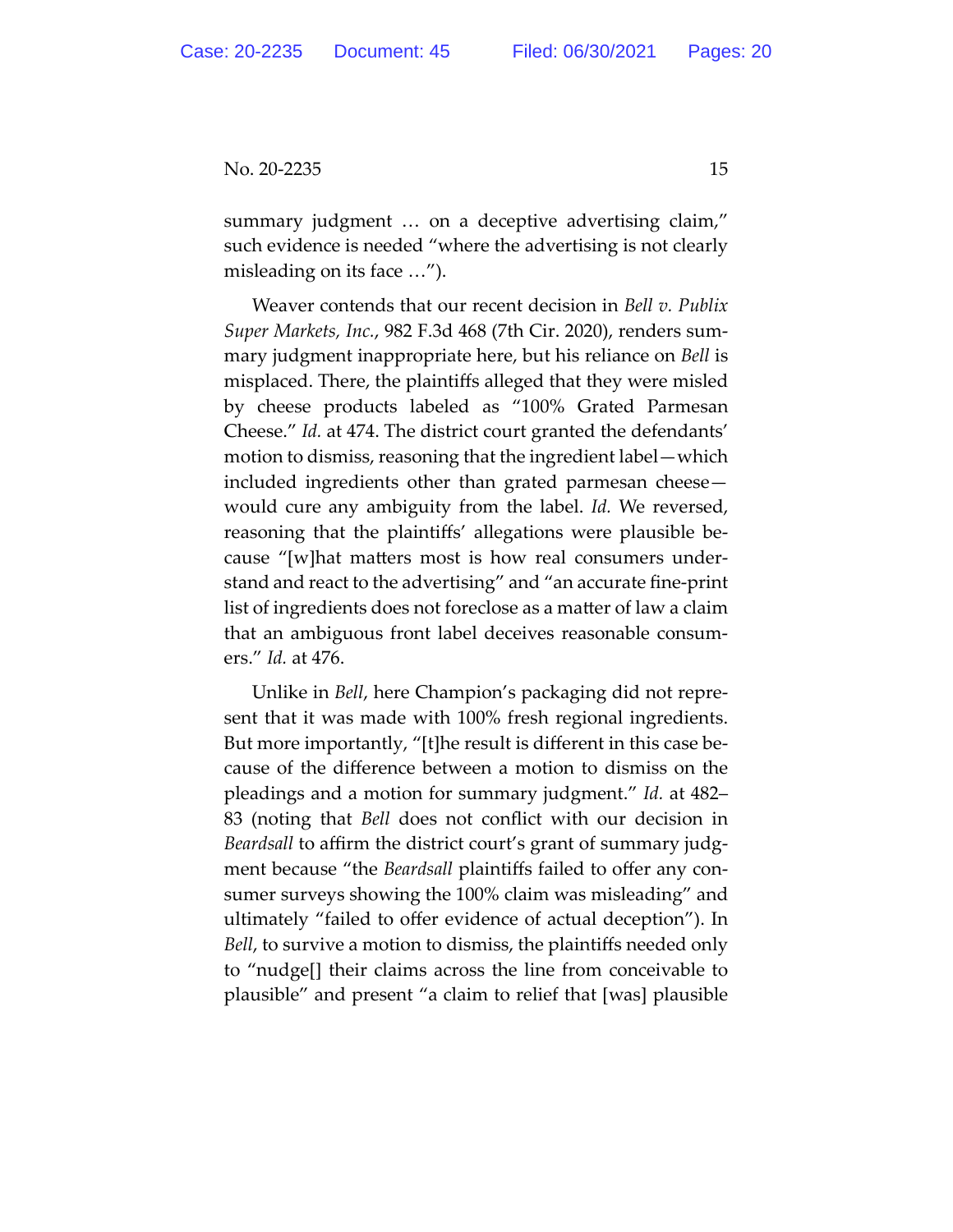on its face." *Id.* at 476 (quoting *Bell Atlantic Corp. v. Twombly*, 550 U.S. 544, 570 (2007)). We concluded that their com‐ plaints—which included allegations that they had conducted consumer surveys showing that consumers were misled by the label—passed the plausibility threshold.

But here, as in *Beardsall*, the question is not whether Weaver's allegations are plausible—instead, the question is whether he has provided sufficient evidence from which a jury could find that a reasonable consumer would be materi‐ ally misled by Champion's representations that its food is made with fresh regional ingredients. "Summary judgment is the proverbial put up or shut up moment in a lawsuit, when a party must show what evidence it has that would convince a trier of fact to accept its version of events." *Beardsall*, 953 F.3d at 973 (internal quotation marks and citation omitted). Here, Weaver failed to offer such evidence. We therefore affirm the district court's grant of summary judgment.

# **3. Never Outsourced**

Weaver next contends that Champion's representations that its food is "never outsourced" are misleading because it buys ingredients such as meal and tallow from outside sources. Specifically, the DogStar packaging states: "Never outsourced. Prepared exclusively in our DogStar kitchens— We don't make foods for other companies and we don't allow our foods to be made by anyone else." The NorthStar packag‐ ing represents that "Quality is never outsourced" and that "we prepare Orijen ourselves, in our award‐winning kitch‐ ens."

Weaver testified that these representations misled him into believing that Champion sourced its ingredients from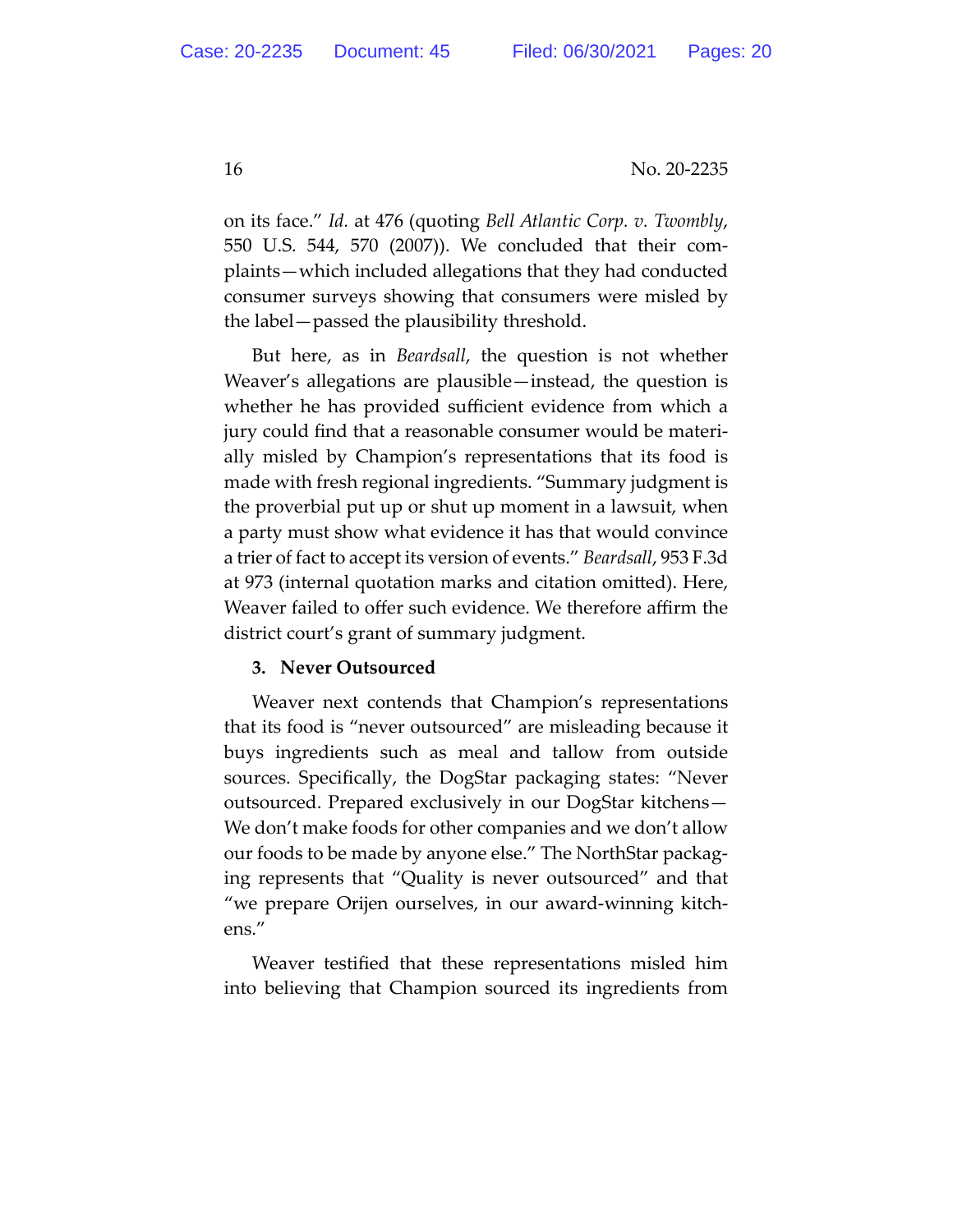nearby. In other words, Weaver understood that Champion was not growing or raising all the ingredients in its food rather, it sourced them from somewhere else. Nevertheless, he contends that the fact that Champion sourced certain in‐ gredients like tallow from third parties means that its repre‐ sentations that its food is "never outsourced" are misleading. In support, he again relies solely on his own testimony. Simi‐ lar to the other alleged misrepresentations, Weaver has fallen short of introducing sufficient evidence from which a jury could find that reasonable consumers were misled. Cham‐ pion's representations about outsourcing reference that it pre‐ pares its food in its own kitchens, and Weaver does not con‐ tend that Champion does not do so—instead, he insists that the fact that Champion sources certain ingredients from third parties means that it does, in fact, outsource the preparation of its food. Given that the representations at issue are not mis‐ leading on their face when taken in context, to survive sum‐ mary judgment Weaver must have offered evidence that a reasonable consumer would be materially misled. *See Beardsall*, 953 F.3d at 976. He has not done so.

Weaver cites to our decision in *Suchanek* to argue that whether a reasonable consumer would be misled by Cham‐ pion's representations should be a question for the jury. But this argument is unavailing. "The plaintiffs in *Suchanek* of‐ fered three surveys showing that consumers expected one product (roasted and ground coffee beans) and received something different that they viewed as inferior (instant cof‐ fee)." *Beardsall*, 953 F.3d at 975 (citing *Suchanek*, 764 F.3d at 753–54). But here, as in *Beardsall*, the representations are not misleading on their face and Weaver has failed to offer any evidence apart from his own testimony that a reasonable con‐ sumer would be materially misled. *See Beardsall*, 953 F.3d at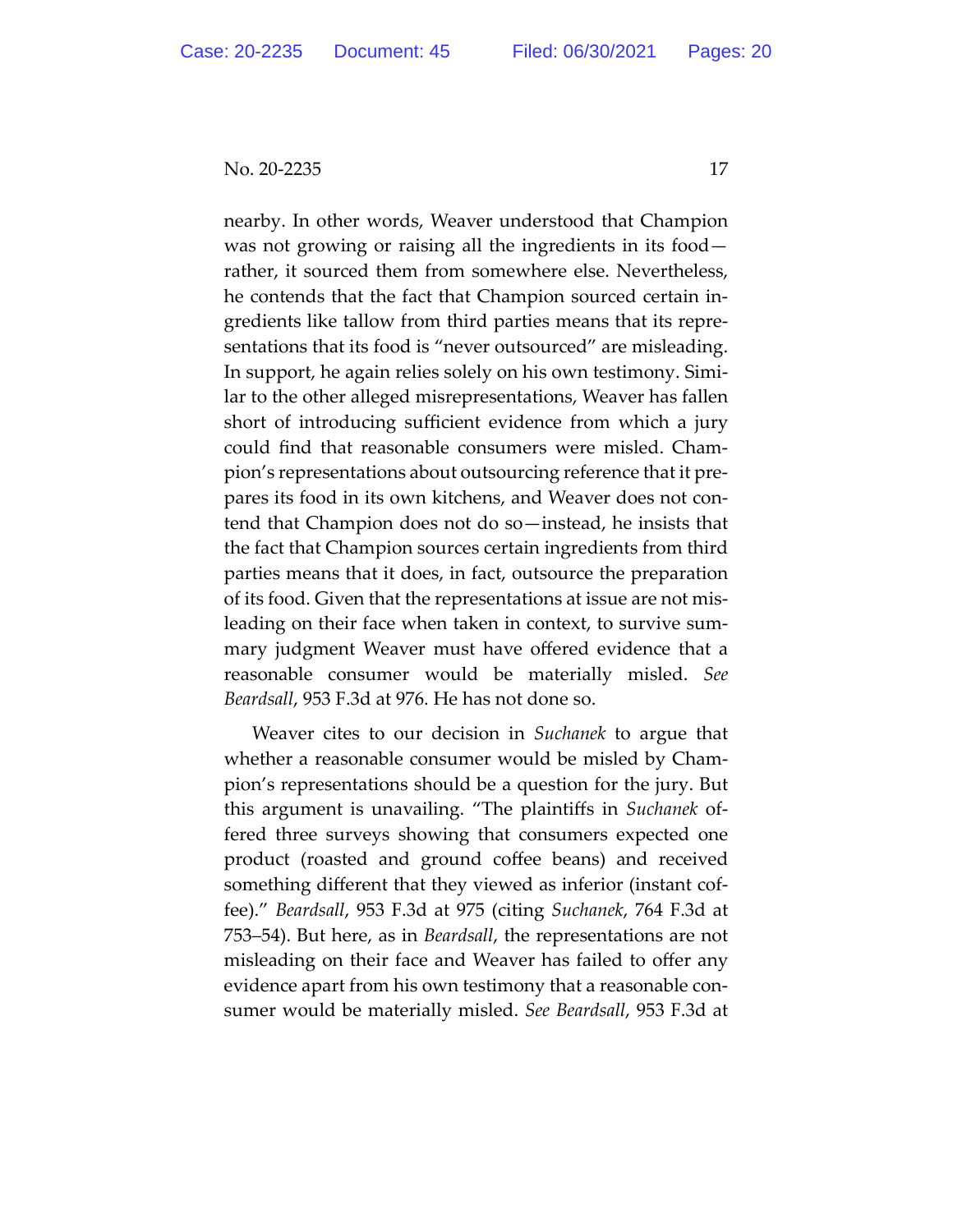976 (affirming summary judgment because "[p]laintiffs here have not gone beyond the pleadings and supported their claims with the necessary evidence"). This is not sufficient to create an issue of fact for the jury. We thus affirm the district court's grant of summary judgment on this claim.

### **C. Fraud and Negligence Claims**

Weaver further argues that the district court erred in granting summary judgment for Champion on his fraud and negligence claims. In his view, the district court impermissi‐ bly imposed a literal falsehood standard that Wisconsin law does not require, and Champion had a duty to disclose the "true contents" of its food, including the risk of BPA and pen‐ tobarbital.

Weaver's arguments are unpersuasive. Under Wisconsin law, "[a]ll misrepresentation claims share the following re‐ quired elements: 1) the defendant must have made a repre‐ sentation of fact to the plaintiff; 2) the representation of fact must be false; and 3) the plaintiff must have believed and re‐ lied on the misrepresentation to his detriment or damage." *Ti‐ etsworth*, 677 N.W.2d at 239. Additionally, intentional misrep‐ resentation claims must show that "4) the defendant must have made the misrepresentation with knowledge that it was false or recklessly without caring whether it was true or false; and 5) the defendant must have made the misrepresentation with intent to deceive and to induce the plaintiff to act on it to his detriment or damage." *Id.* "[S]ilence, a failure to disclose a fact, is not an intentional misrepresentation unless the seller has a duty to disclose." *Id.* (quoting *Ollerman v. OʹRourke Co., Inc.*, 288 N.W.2d 95, 99–100 (1980)). A duty to disclose may arise "where the seller has told a half‐truth or has made an ambiguous statement if the seller's intent is to create a false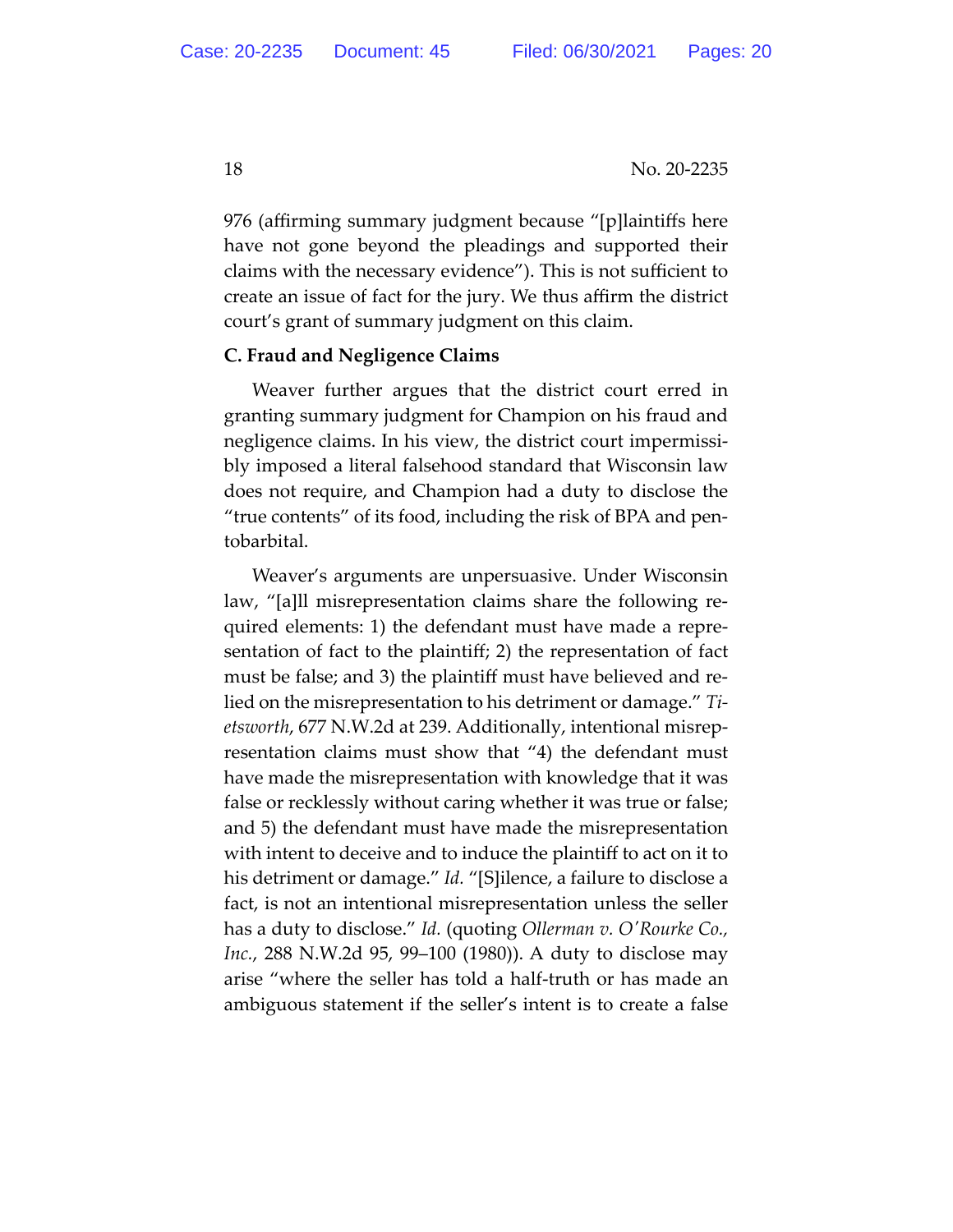impression and he does so." *Ollerman*, 288 N.W.2d at 102. If a party has a duty to disclose a fact, "[t]he failure to disclose [that] fact constitutes a misrepresentation." *Hennig v. Ahearn*, 601 N.W.2d 14, 22 (Wis. Ct. App. 1999).

Weaver's fraud and negligence claims therefore fail for the same reason as his claims arising under the Act—he has failed to provide sufficient evidence from which a reasonable jury could find Champion's representations false or misleading. He did not provide evidence that a reasonable consumer would be misled by Champion's representations that its food is biologically appropriate, contains fresh regional ingredi‐ ents, and is never outsourced.

Furthermore, he has failed to show that Champion had a duty to disclose the risk that its food may contain BPA or pen‐ tobarbital. Humans and animals are commonly exposed to BPA in their everyday environments, Champion does not add BPA to its food, and it submitted unrebutted testimony that the levels allegedly present would not be harmful to dogs. "Determining whether there is a legal duty [to disclose] and the scope of that duty presents questions of law that require courts to make policy determinations." *Kaloti Enterprises, Inc. v. Kellogg Sales Co.*, 699 N.W.2d 205, 212 (Wis. 2005). Here, Weaver has failed to provide sufficient evidence that a reasonable consumer would consider the potential presence of low<sup>2</sup>

<sup>&</sup>lt;sup>2</sup> In his reply brief, Weaver argued that the district court erred in dismissing his fraud and negligence claims in part because he "presented ample evidence that the Dog Food has a real risk of not just containing BPA, but containing BPA at higher levels than other dog food product tested." This contention has no merit. First, Weaver has repeatedly insisted throughout the course of this lawsuit that the concentrations of BPA are